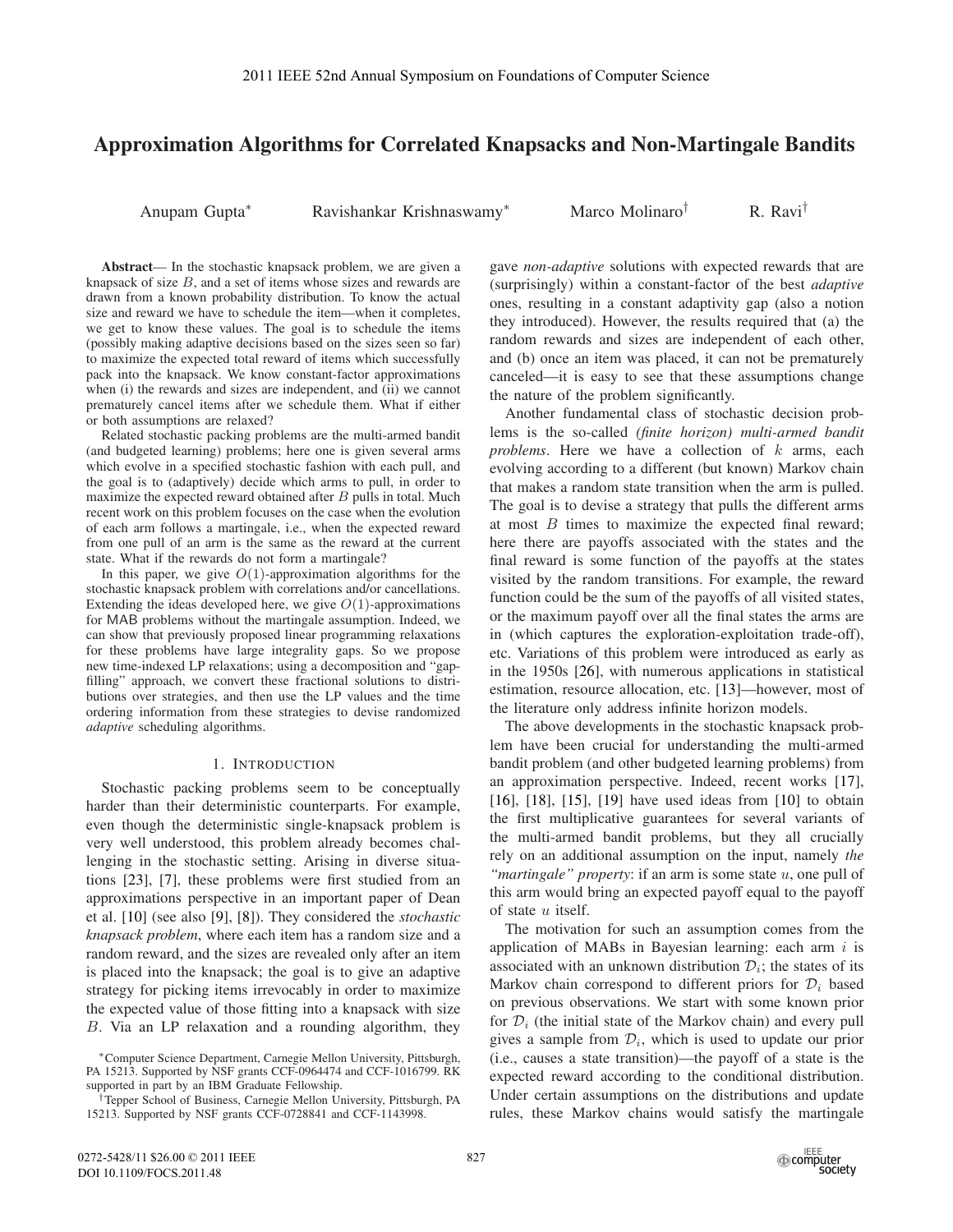property (see for instance [15]).

However, the martingale assumption does not hold in many interesting situations—the correlated stochastic knapsack being one such example. Perhaps more importantly, it is too restrictive when we use the arms to model objects which can *react* to our actions. Such examples appear in project allocation or marketing problems [2]: For example, arms may model costumers that require repeated "pulls" (marketing actions) before they transition to a high payoff state, while the intermediate states yield no payoff. In another example, arms could model advertisers competing for  $B$  ad impressions; pulling an arm corresponds to assigning an impression—however, each advertiser has a budget on the number of impression it is willing to pay for and the rewards are typically non-increasing (a similar model is considered in [5]), implying that such instances would violate the martingale property. On a technical side, obtaining guarantees without the martingale assumption requires new tools that depart from the current stochastic knapsack methods.

*Our Results:* We give a constant-factor polynomialtime approximation algorithm for the general version of the stochastic knapsack problem where rewards may be correlated with the sizes. Our techniques are general and also apply to the setting when items could be canceled prematurely. We then extend those ideas to give constantfactor approximation algorithms for MAB problems with Markovian transitions (for the sum and the max objectives), where the martingale property is not assumed.

## *1.1. Why Previous Ideas Don't Extend, and Our Techniques*

One reason why stochastic packing problems are more difficult than deterministic ones is that, unlike in the deterministic setting, we cannot simply take a solution with expected reward  $R^*$  that packs into a knapsack of size  $2B$ and get one with reward  $\Omega(R^*)$  whilst fitting within the budget of B (by appropriately sub-selecting some items). In fact, in stochastic settings, there are examples where a budget of 2B can fetch much more reward than what a budget of size  $B$  can (Appendix B). Moreover, allowing premature cancellations can also drastically increase the solution value (Appendix A). The assumptions in previous works on stochastic knapsack and MAB avoided both issues, but we now need to tackle them.

*Stochastic Knapsack:* Dean et al. [10], [8] assume that the reward of an item is independent of its size, and also do not consider the possibility of canceling items prematurely. These assumptions simplify the structure of the optimal (adaptive) decision tree and make it possible to formulate a knapsack-style LP which captures Opt, and subsequently round it. However their LP relaxation performs poorly when either correlation or cancellation is allowed (Appendix A).

*Multi-Armed Bandits:* Obtaining approximations for MAB problems is a more complicated task, since cancellations are inherent in the problem formulation (i.e., any strategy may stop playing a particular arm and switch to another) and the payoff of an arm is naturally correlated with its current state. While the first issue is tackled by using more elaborate LPs with a flow-like structure that compute a probability distribution over the different times at which the LP stops playing an arm (e.g., [16]), the latter issue is less understood. Indeed, several papers on this topic present strategies that fetch an expected reward which is a constant-factor of an optimal solution's reward, but which may violate the budget by a constant factor. In order to obtain a good solution without violating the budget, they critically make use of the martingale property—with this assumption at hand, they can truncate the last arm played to fit the budget without incurring any loss in the expected reward. However, such an idea fails without the martingale property, and these LPs have large integrality gaps (Appendix B).

A major drawback with the previous LP relaxations is that the constraints are *local* for each item/arm, i.e., they track the probability distribution over how long each item/arm is processed, and there is a global constraint on the total number of pulls/knapsack budget. Using such local constraints results in two different issues.

For the (correlated) stochastic knapsack problem, these LPs do not capture the case when all the items have high *contention*, i.e., they may all want to be played early in order to collect a huge profit from their large sizes. And for the general multi-armed bandit problem, we show that *no such localized solution* can be good since they do not capture the notion of *preempting* an arm, namely switching from one arm to another and possibly returning to the original arm later. Indeed, we show cases when any near-optimal strategy must repeatedly switch back-and-forth between arms (see Appendix C)—this is the crucial difference from previous work with the martingale property where there exist nearoptimal strategies that never return to any arm [18, Lemma 2.1]. Hence our algorithm needs to make adaptive decisions, contrasting with previously existing index-based policies.

We resolve these issues in the following manner. Incorporating item cancellations into stochastic knapsack can be done by adapting the flow-like LPs from earlier works on MABs. To handle the issues of contention and preemption, we formulate a *global time-indexed* relaxation that forces the LP solution to commit each item to begin at a time, and places constraints on the maximum expected reward that can be obtained if the LP begins an item at a particular time. Furthermore, the time-indexing also enables our rounding scheme to extract information about when to preempt an arm and when to re-visit it based on the LP solution; in fact, these decisions will depend on the (random) outcomes of previous pulls, but the LP encodes the information for each eventuality. We hope that our fairly general techniques will be applicable to other problems in stochastic optimization.

*Roadmap*: In Section 2 we give a  $O(1)$ -approximation for the stochastic knapsack problem when rewards could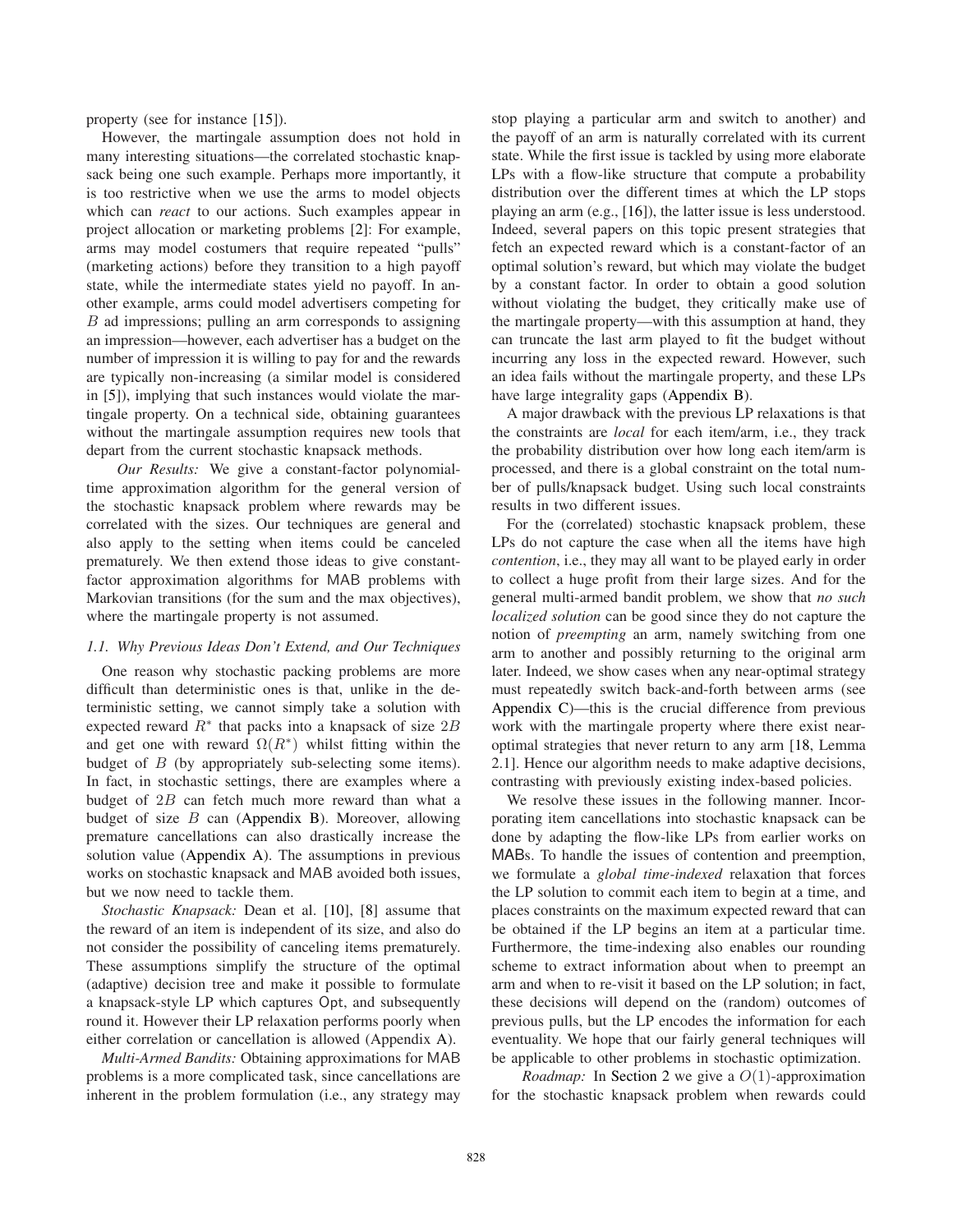be correlated with the sizes; refer to the full version of the paper [21] for the general case with correlations and cancellations. Then in Section 3, we move on to the more general class of multi-armed bandit (MAB) problems. Again, for better clarity in presentation, we only present our MAB algorithm for the special case when the transition graph for each arm is an *arborescence*; the algorithm for arbitrary Markov chains is in the full version. However, we remark that this special case captures most of the core ideas of our rounding scheme. Likewise, while our MAB algorithms can also solve the stochastic knapsack problem, the latter motivates and gives insight into our techniques for MAB. Due to space constraints, we omit some proofs and refer the interested reader to the full version.

## *1.2. Related Work*

Stochastic scheduling problems (in fact, even those with correlated rewards) have been long studied since the 1960s (e.g., [4], [25], [23]); however, there are fewer papers on approximation algorithms for such problems. [22], [14] consider stochastic knapsack problems with chance constraints: find the max-profit set that overflows the knapsack with probability at most *p*. However, their results hold for deterministic profits and specific size distributions. Minimizing average completion times with arbitrary job-size distributions was studied by [24], [27]. Most relevantly, Dean et al. [10], [9], [8] studied stochastic knapsack and packing; apart from algorithms for independent rewards/sizes, they show the problem with correlations to be PSPACE-hard. Bhalgat et al. [3] improve their approximation ratios, via giving a PTAS which is allowed to violate the capacity by a factor  $(1 + \epsilon)$ . [6] study stochastic flow problems.

The general area of learning with costs is a rich and diverse one (see, e.g., [1], [12]). Approximation algorithms start with the work of Guha and Munagala [16], who gave LP-rounding algorithms for some of these problems. Further papers by these authors [20], [18] and by Goel et al. [15] give improvements, relate LP-based techniques and index-based policies, and also give new index policies. In particular, [18] considers metric switching costs and introduces a powerful Lagrangian-relaxation approach to solve it. In another recent work, [19] introduces an interesting generalization where that the outcome of pulling an arm is only observed some  $k$ steps later. Although motivated by different considerations, their algorithm also performs steps similar to Phases II and III of our MAB algorithm, and it would be interesting to see if there are deeper connections. Farias and Madan [11] study the MAB problem where multiple arms can be pulled simultaneously focusing explicitly on non-preemptive strategies. All the above papers assume some form of the martingale condition, and, with the exception of [19], produce nonpreemptive strategies which are good approximations for the preemptive optimal solution. In contrast, solutions to the problem we consider here *have to* be preemptive to provide

good approximations.

# 2. CORRELATED STOCHASTIC KNAPSACK WITHOUT **CANCELLATION**

We begin by considering the stochastic knapsack problem (StocK), when the item rewards may be correlated with its size. This generalizes the problem studied by Dean et al. [9] who assume that the rewards are independent of the size of the item. We first explain why the LP of [9] has a large integrality gap for our problem; this will naturally motivate our time-indexed formulation. We then present a simple randomized rounding algorithm which produces a non-adaptive strategy and show that it is an  $O(1)$ -approximation.

## *2.1. Problem Definitions and Notation*

We are given a knapsack of total budget  $B$  and a collection of *n* stochastic items. For any item  $i \in [1, n]$ , we are given a probability distribution over (size, reward) pairs specified as follows: for each integer value of  $t \in [1, B]$ , the tuple  $(\pi_{i,t}, R_{i,t})$  denotes the probability  $\pi_{i,t}$  that item i has a size t, and the corresponding reward is  $R_{i,t}$ ; The interpretation for  $R_{i,t}$  is the conditional expected reward of item i given that its size is  $t$ . Note that the (size, reward) pairs for two different items are still independent of each other.

An adaptive algorithm can take the following actions at the end of each timestep; (i) an item may complete at a certain size (giving us the corresponding reward), and the algorithm may choose a new item to start, or (ii) the knapsack becomes full, at which point the algorithm stops, and the item being processed does not fetch any reward. The objective is to maximize the total expected reward obtained from all completed items.

## *2.2. LP Relaxation*

The LP relaxation in [9] was (essentially) a knapsack LP where the sizes of items are replaced by the expected sizes, and the rewards are replaced by the expected rewards. While this was sufficient when an item's reward is fixed (or chosen randomly but independent of its size), we give an example in Appendix B where such an LP (and in fact, the class of more general LPs used for approximating MAB problems) would have a large integrality gap. As mentioned in Section 1.1, the reason why local LPs don't work is that there could be high contention for being scheduled early (i.e., there could be a large number of items which all fetch reward if they instantiate to a large size, but these events occur with low probability). In order to capture this contention, we write a global time-indexed LP relaxation, drawing inspiration from the LP in [8] for the stochastic knapsack problem with individual start deadlines.

The variable  $x_{i,t} \in [0,1]$  indicates that item i is scheduled at (global) time  $t$ ;  $S_i$  denotes the random variable for the size of item i, and  $ER_{i,t} = \sum_{s \leq B-t} \pi_{i,s} R'_{i,s}$  captures the expected reward that can be obtained from item i *if it begins*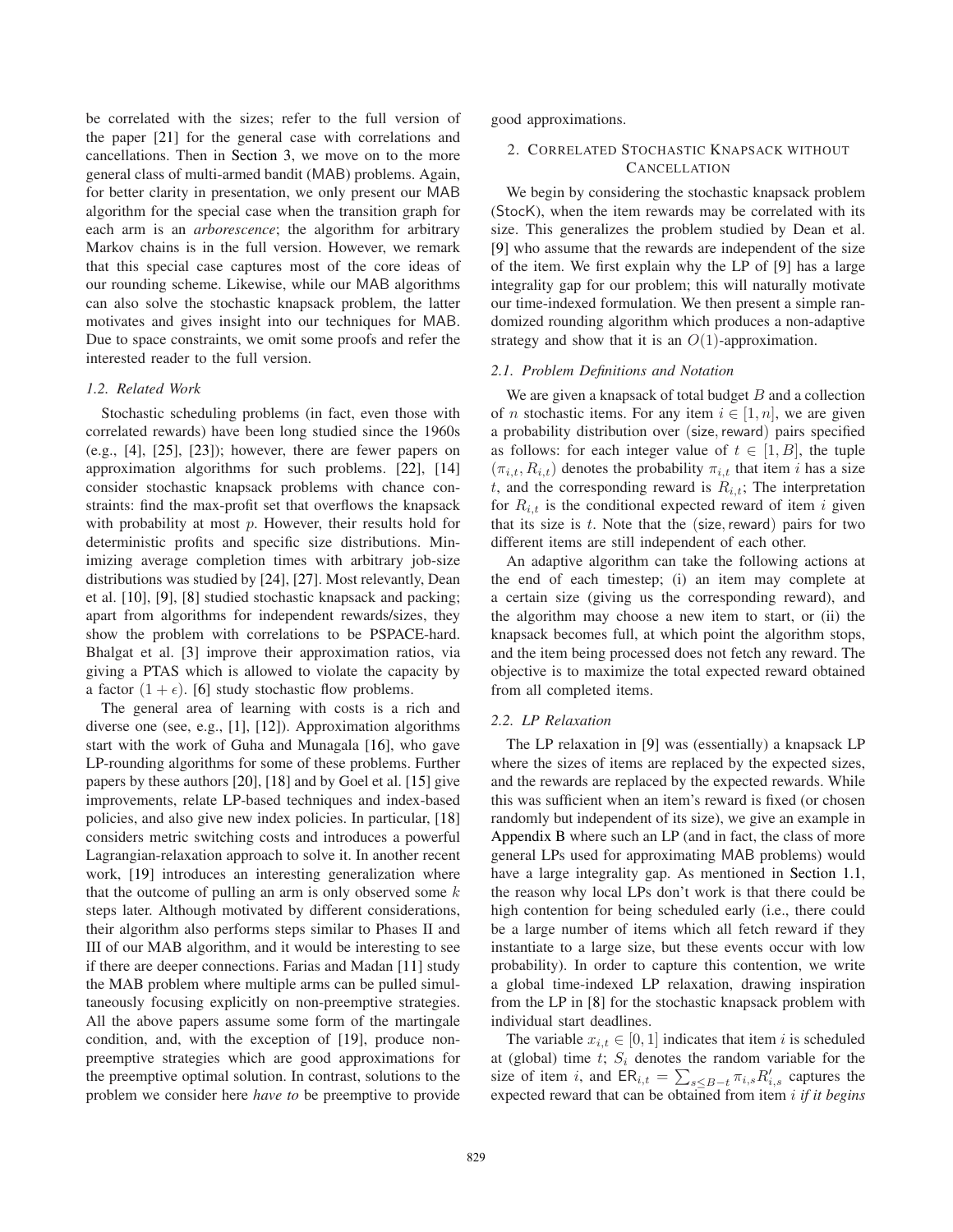at time  $t$ ; (no reward is obtained for sizes that cannot fit the remaining budget.)

$$
\max \sum_{i,t} \textsf{ER}_{i,t} \cdot x_{i,t} \tag{LPNoCcancel}
$$

$$
\sum_{t} x_{i,t} \le 1 \qquad \qquad \forall i \quad (2.1)
$$

$$
\sum_{i,t' \leq t} x_{i,t'} \cdot \mathbb{E}[\min(S_i, t)] \leq 2t \qquad \forall t \in [B] \tag{2.2}
$$

$$
x_{i,t} \in [0,1] \qquad \forall t \in [B], \forall i \quad (2.3)
$$

While the size of the above LP (and the running time of the rounding algorithm below) polynomially depend on B, i.e., pseudo-polynomial, it is possible to write a compact (approximate) LP and then round it; details on the polynomial time implementation appear in the full version [21].

Notice the constraints involving the *truncated random variables* in equation (2.2): these are crucial for showing the correctness of the rounding algorithm StocK-NoCancel. Furthermore, the ideas used here will appear subsequently in the MAB algorithm later; for MAB, even though we can't explicitly enforce such a constraint in the LP, we will be able to infer similar inequalities from a near-optimal LP solution.

Lemma 2.1 *The relaxation* LP<sub>NoCancel</sub> *is valid for the* StocK *problem when cancellations are not permitted, and has objective value* LPOpt ≥ Opt*, where* Opt *is the expected profit of an optimal adaptive policy.*

*Proof:* Consider an optimal policy Opt and let  $x_{i,t}^*$ denote the probability that item  $i$  is scheduled at time  $t$ . We show that  $\{x^*\}$  is a feasible solution for the LP relaxation  $LP_{NoCancel}$ . It is easy to see that constraints  $(2.1)$  and  $(2.3)$ are satisfied; that the LP objective is at least the expected reward follows from a simple linearity of expectation. It remains to show that equations (2.2) are also satisfied. Consider some  $t \in [B]$  and some run (over random choices of item sizes) of the optimal policy. Let  $\mathbf{1}_{i,t'}^{\text{sched}}$  be indicator variable that item i is scheduled at time  $t^{i'}$  and let  $\mathbf{1}_{i,s}^{\text{size}}$  be the indicator variable for whether the size of item  $i$  is  $s$ . Also, let  $L_t$  be the random variable indicating the last item scheduled at or before time t. Notice that  $L_t$  is the only item scheduled before or at time t whose execution may go over time  $t$ . Therefore, we get that

$$
\sum_{i\neq L_t}\sum_{t'\leq t}\sum_{s\leq B} \mathbf{1}_{i,t'}^{\mathsf{sched}}\cdot \mathbf{1}_{i,s}^{\mathsf{size}}\cdot s\leq t.
$$

Including  $L_t$  in the summation and truncating the sizes by t, we immediately obtain

$$
\sum_i \sum_{t' \leq t} \sum_s \mathbf{1}^\text{sched}_{i,t'} \cdot \mathbf{1}^\text{size}_{i,s} \cdot \min(s,t) \leq 2t.
$$

Now, taking expectation (over all of Opt's sample paths) on both sides and using linearity of expectation we have

$$
\sum_{i} \sum_{t' \le t} \sum_{s} \mathbb{E} \left[ \mathbf{1}_{i,t'}^{\text{sched}} \cdot \mathbf{1}_{i,s}^{\text{size}} \right] \cdot \min(s,t) \le 2t.
$$

However, because Opt decides whether to schedule an item before observing the size it instantiates to, we have that  $\mathbf{1}_{i,t'}^{\text{sched}}$  and  $\mathbf{1}_{i,s}^{\text{size}}$  are independent random variables; hence, the LHS above can be re-written as

$$
\sum_{i} \sum_{t' \leq t} \sum_{s} \Pr[\mathbf{1}_{i,t'}^{\text{sched}} = 1 \land \mathbf{1}_{i,s}^{\text{size}} = 1] \min(s, t)
$$

$$
= \sum_{i} \sum_{t' \leq t} \Pr[\mathbf{1}_{i,t'}^{\text{sched}} = 1] \sum_{s} \Pr[\mathbf{1}_{i,s}^{\text{size}} = 1] \min(s, t)
$$

$$
= \sum_{i} \sum_{t' \leq t} x_{i,t'}^* \cdot \mathbb{E}[\min(S_i, t)]
$$

This completes the proof.

Now, given an optimal fractional solution, our rounding algorithm StocK-NoCancel (Algorithm 2.1) is very simple: (i) pick a random start deadline for each item according to the corresponding distribution in the optimal LP solution, and (ii) play the items in order of the (random) deadlines. To ensure that the budget is not violated, we also drop each item independently with some constant probability.

## **Algorithm 2.1** Algorithm StocK-NoCancel

- 1: for each item *i*, **assign** a random start deadline  $D_i$  = t with probability  $\frac{x_{i,t}^*}{4}$ ; with probability  $1 - \sum_t$  $\frac{x_{i,t}^*}{4},$ completely ignore item  $i$  ( $D_i = \infty$  in this case).
- 2: **for**  $j$  from 1 to  $n$  **do**
- 3: Consider the item  $i$  which has the  $j$ th smallest deadline (and  $D_i \neq \infty$ )
- 4: **if** the items added so far to the knapsack occupy at most  $D_i$  space **then**
- 5: add  $i$  to the knapsack.

Notice that the rounding strategy obtains reward from all items which are not dropped and which do not fail (i.e. they can start being scheduled before the sampled deadline  $D_i$  in Step 1); we now bound the failure probability.

# **Lemma 2.2** *For every i*,  $Pr(i \text{ fails} | D_i = t) \leq 1/2$ *.*

*Proof:* Consider an item i and time  $t \neq \infty$  and condition on the event that  $D_i = t$ . If  $t = 0$ , then by our choice of independent sampling in step 1, it is easy to see that, conditioned on  $D_i = 0$ , no other item has its start deadline to be 0 with probability at least  $1/2$ , and item i can begin by its deadline in this case (i.e., does not fail). So let us assume that  $t > 0$ . Consider the execution of the algorithm when it tries to add item  $i$  to the knapsack in steps 3-5. Now, let Z be a random variable denoting *how much of the interval*  $[0, t]$  of the knapsack is occupied by previously scheduling items, at the time when  $i$  is considered for addition; since i does not fail when  $Z \leq t$ , it suffices to prove that  $Pr(Z \ge t) \le 1/2$ .

For some item  $j \neq i$ , let  $\mathbf{1}_{D_j \leq t}$  be the indicator variable that  $D_j \leq t$ ; notice that by the order in which algorithm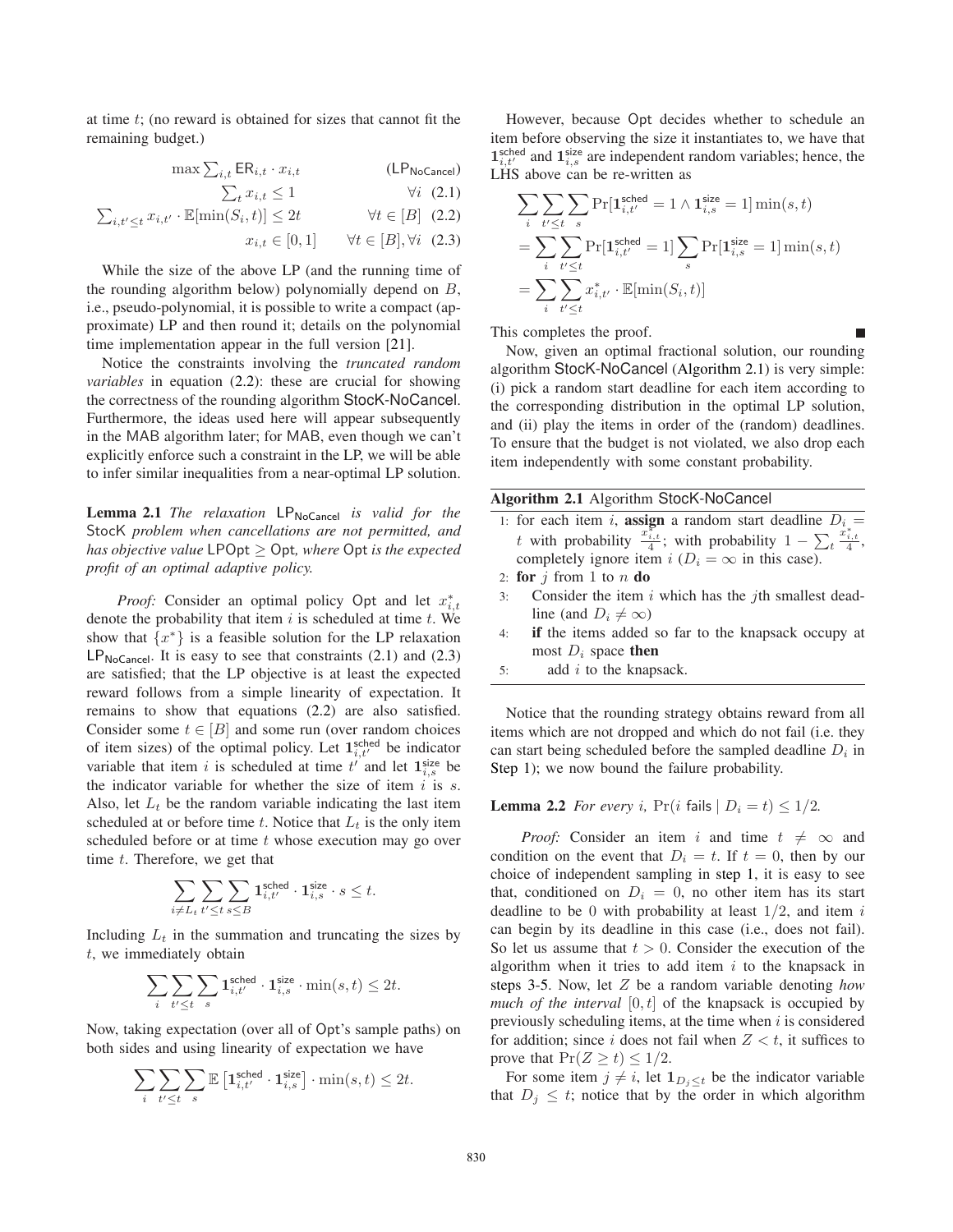StocK-NoCancel adds items into the knapsack, it is also the indicator that  $j$  was considered before  $i$ . In addition, let  $1^{size}_{j,s}$  be the indicator variable that  $S_j = s$ . Now, if  $Z_j$ denotes the total amount of the interval  $[0, t]$  that that j occupies, we have

$$
Z_j \leq \mathbf{1}_{D_j \leq t} \sum_s \mathbf{1}_{j,s}^{\text{size}} \min(s,t).
$$

Now, using the independence of  $\mathbf{1}_{D_j \leq t}$  and  $\mathbf{1}_{j,s}^{\text{size}}$ , we have

$$
\mathbb{E}[Z_j] \le \mathbb{E}[\mathbf{1}_{D_j \le t}] \cdot \mathbb{E}[\min(S_j, t)] = \frac{1}{4} \sum_{t' \le t} x_{j, t'}^* \cdot \mathbb{E}[\min(S_j, t)]
$$
\n(2.4)

Since  $Z = \sum_j Z_j$ , we can use linearity of expectation and the fact that  $\{x^*\}$  satisfies LP constraint (2.2) to get

$$
\mathbb{E}[Z] \leq \frac{1}{4} \sum_j \sum_{t' \leq t} x^*_{j,t'} \cdot \mathbb{E}[\min(S_j, t)] \leq \frac{t}{2} .
$$

To conclude the proof of the lemma, we apply Markov's inequality to obtain  $Pr(Z \ge t) \le 1/2$ . To complete the analysis, we use the fact that any item chooses a random start time  $D_i = t$  with probability  $x_{i,t}^*/4$ ; conditioned on this, it is added to the knapsack with probability at least  $1/2$  from Lemma 2.2; in this case, we get expected reward at least  $ER_{i,t}$ . The theorem below follows by a straightforward application of linearity of expectation.

**Theorem 2.3** *The expected reward of algorithm* StocK-*NoCancel is at least*  $\frac{1}{8}$  *of* LPOpt.

#### *2.3. Handling Job Cancellations*

In this section, we outline how to extend the above algorithm to handle premature job cancellations also. The high level idea is the following: we can create two copies of every item, the "early" version of the item, where we discard profits from any instantiation where the size of the item is more than  $B/2$ , and the "late" version of the item where we discard profits from instantiations of size at most  $B/2$ . For the first kind, we make use of the fact that contention for the early timesteps is not really an issue (since rewards are only for small size instantiations); that is, in this case, solutions which violate the budget by a factor of 2 can easily be converted into feasible solutions by sub-sampling items. Therefore we write flow-like LPs akin to those for MAB problems [20], and round them in a natural way to get a constant-factor approximation. For the second kind, we argue that *cancellations don't help*, and hence we can reduce it to StocK without cancellations. Indeed, notice that as an algorithm processes an item for its  $t^{th}$  timestep for  $t < B/2$ , it gets no more information about the reward than when starting (since all rewards are at large sizes). Furthermore, there is no benefit of canceling an item once it has run for at least  $B/2$  timesteps – we can't get any reward by starting some other item.

## 3. MULTI-ARMED BANDITS

We now turn our attention to the more general Multi-Armed Bandits problem (MAB). In this framework, there are n *arms*: arm i has a collection of states denoted by  $S_i$ , a starting state  $\rho_i \in S_i$ ; Without loss of generality, we assume that  $S_i \cap S_j = \emptyset$  for  $i \neq j$ . Each arm also has a *transition graph*  $T_i$ , which is given as a polynomial-size (weighted) directed acyclic graph rooted at  $\rho_i$ . If there is an edge  $u \to v$  in  $T_i$ , then the edge weight  $p_{u,v}$  denotes the probability of making a transition from  $u$  to  $v$  if we play arm i when its current state is node u; hence  $\sum_{v:(u,v)\in T_i} p_{u,v} =$ 1. Each time we play an arm, we get a reward whose value depends on the state from which the arm is played. Let us denote the reward at a state  $u$  by  $r_u$ . Like mentioned in the introduction, we will assume that the graph  $T_i$  is in fact an *out-arborescence*, i.e., a tree. This is only done for clarity in exposition of the ideas involved, and the crux of our arguments also carry forward to the general case of DAGs. The details appear in the full version [21].

*Problem Definition:* For a concrete example, we consider the following budgeted learning problem. Each of the arms starts at the start state  $\rho_i \in S_i$ . We get a reward from every state we reach, and the goal is to maximize the total expected reward, while making at most  $B$  plays across all arms. Our general framework can handle other problems (like the explore/exploit kind) as well; see the full version of the paper for a discussion.Even the Stochastic Knapsack problem considered in the previous section is a special case where each item corresponds to an arm; the evolution of the arm corresponds to the explored size for the item (and does not satisfy the martingale property). A formal reduction is given in the full version [21].

*Notation:* The transition graph  $T_i$  for arm i is an outarborescence defined on the states  $S_i$  rooted at  $\rho_i$ . Let depth $(u)$  of a node  $u \in S_i$  be the depth of node u in tree  $T_i$ , where the root  $\rho_i$  has depth 0. The unique parent of node u in  $T_i$  is denoted by par(u). Let  $S = \bigcup_i S_i$  denote the set of all states in the instance, and  $arm(u)$  denote the arm to which state u belongs, i.e., the index i such that  $u \in S_i$ . Finally, for  $u \in S_i$ , we refer to the act of playing arm i when it is in state u as "playing state  $u \in S_i$ ", or "playing" state  $u$ " if the arm is clear in context.

## *3.1. Global Time-indexed LP*

Variable  $z_{u,t} \in [0,1]$  indicates that the algorithm plays state  $u \in \mathcal{S}_i$  at time t. For  $u \in \mathcal{S}_i$  and time t,  $w_{u,t} \in [0,1]$ indicates that arm  $i$  *first enters* state  $u$  at time  $t$  (happens if and only if the algorithm *played* par $(u)$  at time  $t - 1$  and the arm jumped to state  $u$ ). The following lemma bounds the LP cost.

$$
\max \sum_{u,t} r_u \cdot z_{u,t} \tag{LPmab}
$$

$$
w_{u,t} = z_{\text{par}(u),t-1} \cdot p_{\text{par}(u),u} \quad \forall t, \ u \in \mathcal{S} \setminus \cup_i \{ \rho_i \} \quad (3.5)
$$

$$
\sum_{t' \leq t} w_{u,t'} \geq \sum_{t' \leq t} z_{u,t'} \quad \forall t, u \in \mathcal{S}
$$
\n(3.6)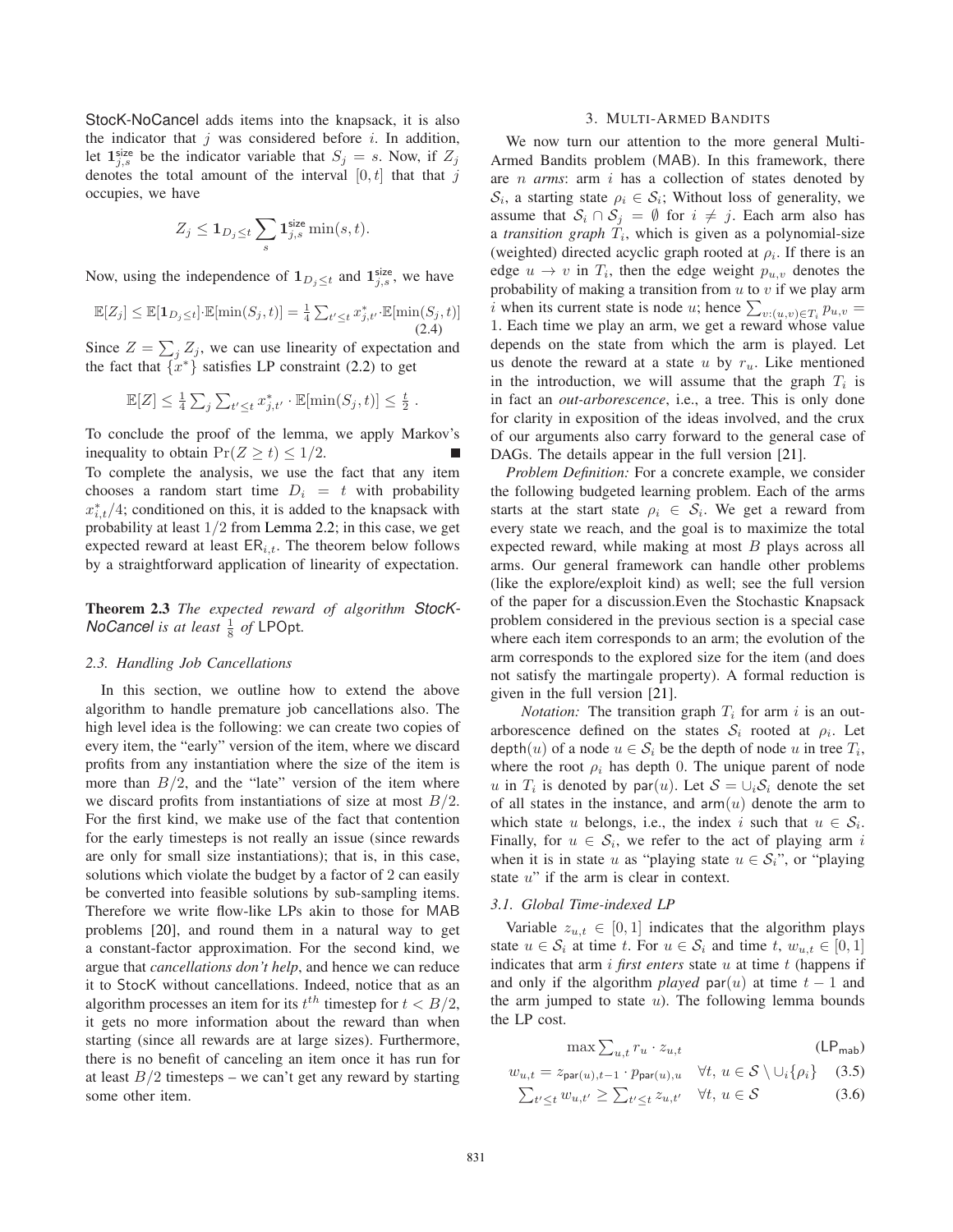$$
\sum_{u \in \mathcal{S}} z_{u,t} \le 1 \quad \forall t \tag{3.7}
$$

$$
w_{\rho_i,1} = 1 \quad \forall i \tag{3.8}
$$

**Lemma 3.1** *The optimal LP reward* LPOpt *is at least* Opt*, the expected reward of an optimal adaptive strategy.*

# *3.2. The Rounding Algorithm*

In order to best understand the motivation behind our rounding algorithm, it would be useful to go over the example which illustrates the necessity of preemption (repeatedly switching back and forth between the different arms) in Appendix C. At a high level, the rounding algorithm proceeds as follows. In Phase I, given an optimal LP solution, we decompose the fractional solution for each arm into a convex<sup>1</sup> combination of integral "strategy forests" (which are depicted in Figure 3.1): each of these tells us at what times to play the arm, and in which states to abandon the arm. Now, if we sample a random strategy forest for each arm from this distribution, we may end up scheduling multiple arms to play at some of the timesteps, and hence we need to resolve these conflicts. A natural approach might be to (i) sample a strategy forest for each arm, (ii) play these arms in some order, and (iii) for any arm follow the decisions (about whether to abort or continue playing) as suggested by the sampled strategy forest. But this is inherently nonpreemptive and therefore, by the example in Appendix C, it must fail.

Another approach would be to play the sampled forests at their prescribed times; if multiple forests want to play at the same time slot, we round-robin over them. But now if some arm needs  $B$  contiguous steps to get to a state with very high reward, even a single play of some other arm in the middle would end up fetching us no reward!

Guided by these bad examples, we try to use continuity information in the sampled strategy forests—once we start playing some contiguous component (where the strategy forest plays the arm in every consecutive time step), we make decisions to switch arms only at the end of the component (i.e. at the leaves of the different trees in Figure 3.1(b)). The naïve implementation does not work, so we first alter the solution to make all strategy forests "nice"—loosely, these are forests where all the connected components of any strategy forest are separated by large gaps (Phase II). The final strategy is presented in Phase III, and the analysis appears in Section 3.2.3.

*3.2.1. Phase I: Convex Decomposition:* In this step, we decompose the fractional solution into a convex combination of "forest-like strategies"  $\{\mathbb{T}(i,j)\}_{i,j}$ , corresponding to the  $j<sup>th</sup>$  forest for arm i. We first formally define what these forests look like: The  $j^{th}$  *strategy forest*  $\mathbb{T}(i, j)$  for arm i is an assignment of values time( $i, j, u$ ) and  $prob(i, j, u)$  to each state  $u \in S_i$  such that:

(i) For  $u \in S_i$  and  $v = \text{par}(u)$ , it holds that time(i, j, u)  $\geq 1 +$  time(i, j, v), and

(ii) For  $u \in S_i$  and  $v = \text{par}(u)$ , if time $(i, j, u) \neq$  $\infty$  then prob $(i, j, u) = p_{v, u}$  prob $(i, j, v)$ ; else if time(*i*, *j*, *u*) =  $\infty$  then prob(*i*, *j*, *u*) = 0.

We call a triple  $(i, j, u)$  a *tree-node* of  $\mathbb{T}(i, j)$ .<sup>2</sup> For any state  $u \in S_i$ , the values time $(i, j, u)$  and prob $(i, j, u)$  denote the time at which arm  $i$  is played from state  $u$ , and the probability with which the arm is played from state  $u$ , according to strategy forest  $\mathbb{T}(i, j)$ .

Observe that the probability values are particularly simple: if time(i, j, u) =  $\infty$  then this strategy does not play the arm at u, and hence the probability is zero, else  $prob(i, j, u)$ is equal to the probability of reaching  $u$  over the random transitions according to  $T_i$  if we play the root with probability prob $(i, j, \rho_i)$ . Hence, we can compute prob $(i, j, u)$  just given prob $(i, j, \rho_i)$  and whether or not time $(i, j, u) = \infty$ . Note that the time values are not necessarily consecutive, plotting these on the timeline and connecting a state to its parents only when they are in consecutive timesteps (as in Figure 3.1) gives us forests, hence the name.

The algorithm to construct such a decomposition proceeds in rounds for each arm  $i$ ; in a particular round, it "peels" off such a strategy as described above, and ensures that the residual fractional solution continues to satisfy the LP constraints, guaranteeing that we can repeat this process, which is similar to (but slightly more involved than) performing flow-decompositions.

**Lemma 3.2** *Given a solution to (*LPmab*), there exists a collection of at most nB|S| strategy forests*  $\{T(i, j)\}$ such that  $z_{u,t} = \sum_{j:\text{time}(i,j,u)=t} \text{prob}(i,j,u).^3$  $\sum$ *Hence,*  $(i,j,u):$ time $(i,j,u)$ <sub> $=t$ </sub> prob $(i,j,u) \leq 1$  *for all t*.

For any  $\mathbb{T}(i, j)$ , prob( $\cdot$ ) satisfies "preflow" conditions: the in-flow at any node  $v$  is at least the out-flow, namely  $\text{prob}(i, j, v) \ge \sum_{u : \text{par}(u) = v} \text{prob}(i, j, u)$ , which leads to the following simple but crucial observation.

**Observation 3.3** *For any arm i, for any set of states*  $X \subseteq$ S<sup>i</sup> *such that no state in* X *is an ancestor of another in the transition tree*  $T_i$ *, and for any*  $z \in \mathcal{S}_i$  *that is an ancestor of all states in* X,  $\text{prob}(i, j, z) \ge \sum_{x \in X} \text{prob}(i, j, x)$ *. More generally, if*  $Z$  *is a set of states such that for any*  $x \in X$ *, there exists*  $z \in Z$  *such that*  $z$  *is an ancestor of*  $x$ *, we have*  $\sum_{z \in Z}$  *prob* $(i, j, z) \ge \sum_{x \in X}$  *prob* $(i, j, x)$  $\zeta_{z\in Z}$  prob $(i,j,z)\geq \sum_{x\in X} \mathsf{prob}(i,j,x)$ 

<sup>&</sup>lt;sup>1</sup>Strictly speaking, we do not get convex combinations that sum to one; our combinations sum to  $\sum_t z_{\rho_i,t}$ , the value the LP assigned to pick to play the root of the arm over all possible start times, which is at most one.

<sup>&</sup>lt;sup>2</sup>When *i* and *j* are understood from context, we identify the tree-node  $(i, j, u)$  with the state u.

<sup>&</sup>lt;sup>3</sup>To reiterate, even though we call this a convex decomposition, the sum of the probability values of the root state of any arm is at most one by constraint 3.7, and hence the sum of the probabilities of the root over the decomposition could be less than one in general.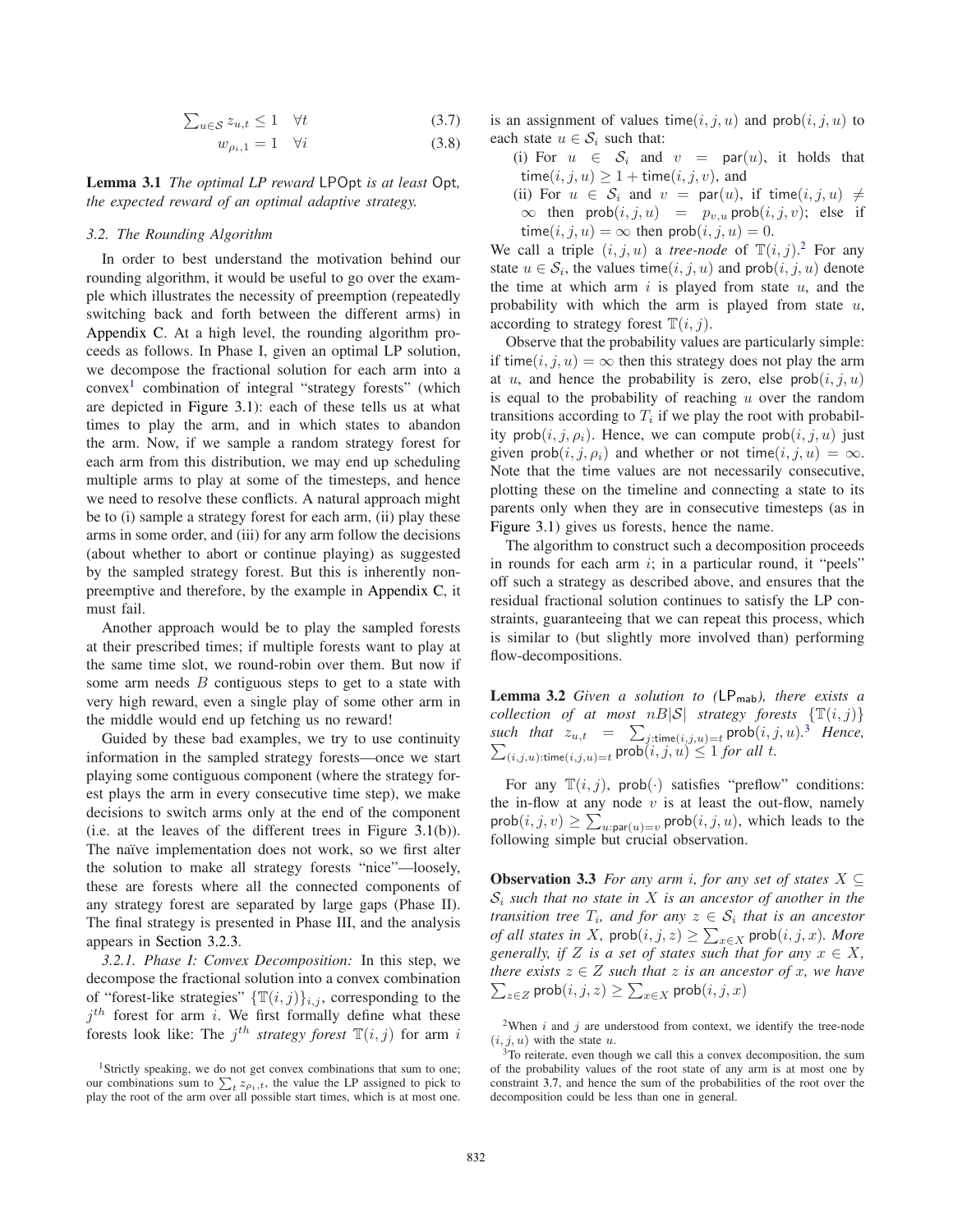

(b) Strategy forest shown on a timeline

Figure 3.1. Strategy forests and how to visualize them: grey blobs are connected components.

*3.2.2. Phase II: Eliminating Small Gaps:* While Appendix C shows that switching between arms is necessary, we also should not get "tricked" into switching arms during very short breaks taken by the LP strategy forest, e.g., if an arm of length  $(B-1)$  with high reward at the end was played in two continuous segments with a small gap in the middle, we should not lose profit from this arm by starting some other arms' plays during the gap. We now handle this, by eliminating such small gaps between contiguous segments of the strategy forest.

The motivation for the procedure comes from the following proof argument: we would like to claim that our algorithm begins playing any component  $C$  before the starttime in the LP, with probability at least  $1/2$ . But the issue is that conditioned on playing  $C$ , we also get to know that all its ancestors have been played; and since other arms may have also been scheduled before C, the desired claim would be false. But if we ensure that the number of ancestors is small (say at most  $t/2$ , where t is the time when the LP begins playing  $C$ ), this problem disappears—other arms use up to t plays on average (which we can make  $t/2$  by sampling), leaving enough room for the ancestors' plays. This is precisely the condition we use to advance some components to fill small gaps.

Before we make this formal, here is some useful notation: Given  $u \in S_i$ , let Head $(i, j, u)$  be its ancestor node  $v \in S_i$  of least depth such that the plays from v through  $u$  occur in consecutive time values. More formally, the path  $v = v_1, v_2, \dots, v_l = u$  in  $T_i$  is such that  $time(i, j, v_{l'}) = time(i, j, v_{l'-1}) + 1$  for all  $l' \in [2, l].$ We also define the *connected component* of a node u, denoted by  $comp(i, j, u)$ , as the set of all nodes u' such that  $Head(i, j, u) = Head(i, j, u')$ . Figure 3.1 shows the connected components and heads.

The *gap-filling* procedure works as follows: if a head state  $v = \text{Head}(i, j, u)$  is played at time  $t = \text{time}(i, j, v)$  s.t.  $t < 2$ ·depth $(v)$ , then we "advance" the comp $(i, j, v)$  and get rid of the gap between  $v$  and its parent (and recursively apply this rule)<sup>4</sup>. The interested reader may refer to the full version of the paper for a complete description of this procedure and the analysis.

By construction this guarantees that the components have large gaps between them. Additionally we show that the fractional number of plays made at any time  $t$  does not increase by too much due to these "advances". Intuitively this is because if for some time slot  $t$  we "advance" a set of components that were originally scheduled after  $t$  to now cross time slot  $t$ , these components moved because their ancestor paths (fractionally) used up at least  $t/2$  of the time slots before  $t$ ; since there are only a total of  $t$  time slots to be used up, there can be at most 2 units of components that were advanced across  $t$ . Hence, in the following, we assume that our T's satisfy the properties in the following lemma.

**Lemma 3.4** *Algorithm* GapFill *produces a modified collection of* T*'s such that*

*(i)* For each  $i, j, u$  such that  $r_u > 0$ , time( $\textsf{Head}(i, j, u)$ )  $\geq 2 \cdot \textsf{depth}(\textsf{Head}(i, j, u))$ *. (ii) The total extent of plays at any time* t*, i.e.,*  $\sum_{(i,j,u): \text{time}(i,j,u)=t} \text{prob}(i,j,u)$  *is at most* 3*.* 

*3.2.3. Phase III: Scheduling the Arms:* After the above processing, the final algorithm is as follows: it samples a strategy forest from the collection  $\{\mathbb{T}(i, j)\}_j$  for each arm *i*. Then, it picks an arm with the earliest connected component (i.e., the one with smallest time(Head $(i, j, u)$ )) that contains the current state (which is the root state to begin with), plays it to the end of the component, and repeats this step—note that we may switch out of an arm only if it jumps to a state played much later in time. Again we let the algorithm run as long as there is some active node, regardless of whether or not the budget is exceeded—however, we only count the profit from the first  $B$  plays in the analysis.

Observe that Steps 7-9 play a connected component of a strategy forest contiguously. In particular, this means that all currstate $(i)$ 's considered in Step 5 are head vertices of the

<sup>&</sup>lt;sup>4</sup>The intuition is that such vertices have only a small gap in their play and should rather be played contiguously.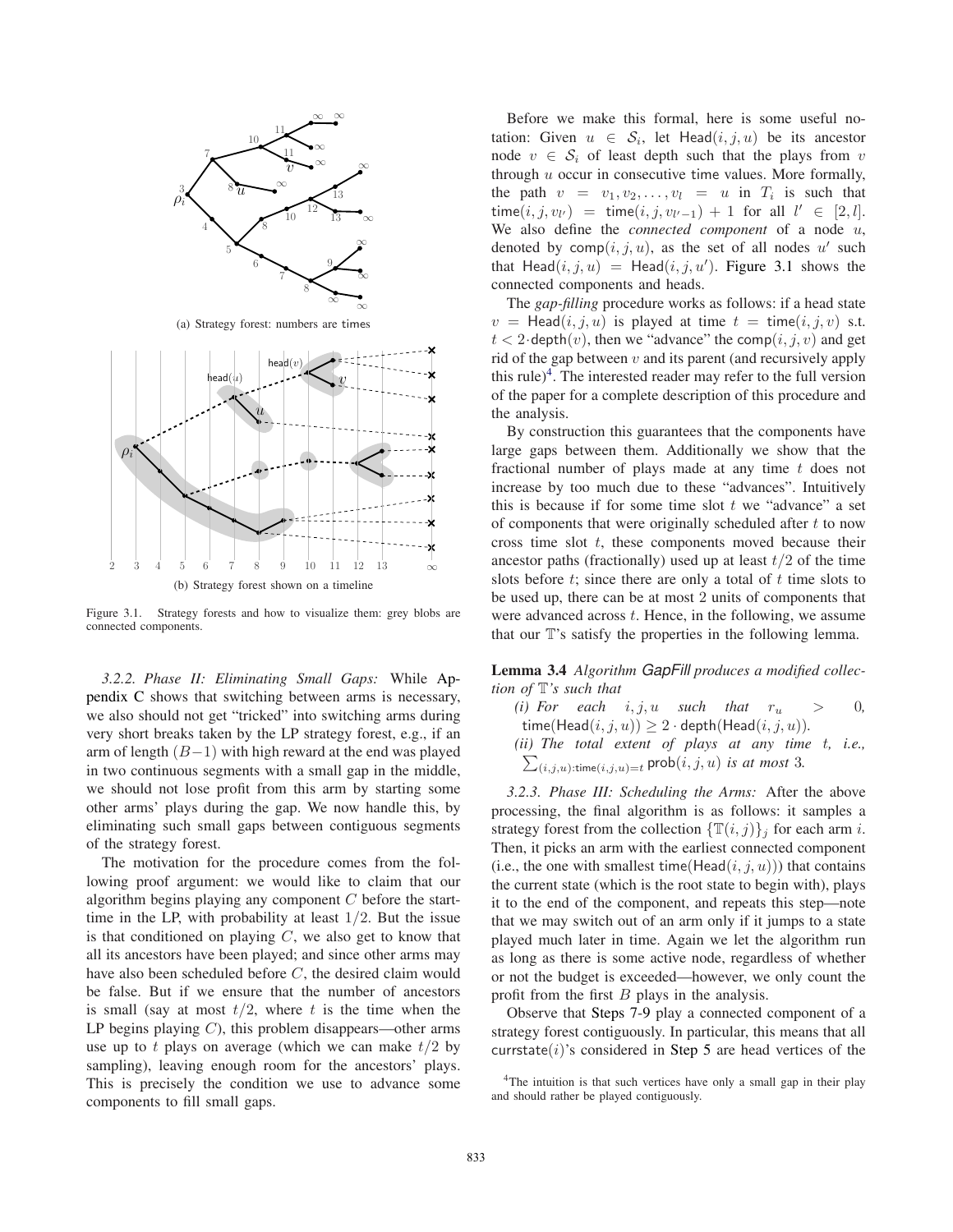**Algorithm 3.1** Scheduling the Connected Components: Algorithm AlgMAB

- 1: for arm i, **sample** strategy  $\mathbb{T}(i, j)$  with probability  $\frac{\text{prob}(i,j,\rho_i)}{24}$ ; ignore arm i w.p.  $1 - \sum_j \frac{\text{prob}(i,j,\rho_i)}{24}$ .
- 2: let  $A \leftarrow$  set of "active" arms which chose a strategy in the random process.
- 3: for each  $i \in A$ , **let**  $\sigma(i) \leftarrow \text{index } j$  of the chosen  $\mathbb{T}(i, j)$ and **let** currstate $(i) \leftarrow$  root  $\rho_i$ .
- 4: **while** active arms  $A \neq \emptyset$  **do**
- 5: **let**  $i^* \leftarrow$  arm with state played earliest in the LP (i.e.,  $i^* \leftarrow \text{argmin}_{i \in A} \{ \text{time}(i, \sigma(i), \text{currentate}(i)) \}.$
- 6: **let**  $\tau \leftarrow \text{time}(i^*, \sigma(i^*), \text{currentate}(i^*)).$
- 7: **while**  $time(i^*, \sigma(i^*),$  currstate $(i^*)$  $\neq \infty$  and  $time(i^*, \sigma(i^*), \text{currstate}(i^*)) = \tau \textbf{ do}$
- 8: **play** arm  $i^*$  at state currstate $(i^*)$
- 9: **update** currstate( $i^*$ ) be the new state of arm  $i^*$ ; **let**  $\tau \leftarrow \tau + 1$ .
- 10: **if** time( $i^*, \sigma(i^*)$ , currstate( $i^*$ )) =  $\infty$  then
- 11: **let**  $A \leftarrow A \setminus \{i^*\}$

corresponding strategy forests. These facts will be crucial in the analysis.

**Lemma 3.5** *For arm i and strategy*  $\mathbb{T}(i, j)$ *, conditioned on*  $\sigma(i) = j$  *after Step 1 of AlgMAB, the probability of playing state*  $u \in \mathcal{S}_i$  *is*  $prob(i, j, u)/prob(i, j, \rho_i)$ *, where the probability is over the random transitions of arm* i*.*

The rest of the section proves that in expectation, we collect a constant factor of the LP reward of each strategy  $\mathbb{T}(i, j)$  before running out of budget; the analysis is inspired by our StocK rounding procedure. We mainly focus on the following lemma.

**Lemma 3.6** *Consider any arm i and strategy*  $\mathbb{T}(i, j)$ *. Then, conditioned on*  $\sigma(i) = j$  *and on the algorithm playing state*  $u \in \mathcal{S}_i$ , the probability that this play happens before time time $(i, j, u)$  *is at least*  $1/2$ *.* 

*Proof:* Fix an arm i and an index j for the rest of the proof. Given a state  $u \in S_i$ , let  $\mathcal{E}_{iju}$  denote the event  $(\sigma(i) = j) \wedge$  (state u is played). Also, let **v** = Head $(i, j, u)$ be the head of the connected component containing  $u$  in  $\mathbb{T}(i, j)$ . Let r.v.  $\tau_u$  (respectively  $\tau_v$ ) be the actual time at which state  $u$  (respectively state v) is played—these random variables take value  $\infty$  if the arm is not played in these states. Then showing that  $Pr[\tau_u \leq \text{time}(i, j, u) | \mathcal{E}_{iju}] \geq$  $1/2$  is equivalent to showing that  $Pr[\tau_{\mathbf{v}} \leq \text{time}(i, j, \mathbf{v})]$  $\mathcal{E}_{i j u}$   $\geq 1/2$ , because the time between playing u and v is exactly time $(i, j, u)$  – time $(i, j, v)$  since the algorithm plays connected components continuously (and we have conditioned on  $\mathcal{E}_{iju}$ ). Hence, we can just focus on proving the latter inequality for vertex v.

For brevity of notation, let  $t_{\mathbf{v}} = \text{time}(i, j, \mathbf{v})$ . In addition, we define the order  $\prec$  to indicate which states can be played before v. That is, again making use of the fact that the algorithm plays connected components contiguously, we say that  $(i', j', v') \preceq (i, j, \mathbf{v})$  iff time(Head $(i', j', v')$ )  $\leq$ time(Head $(i, j, v)$ ). Notice that this order is independent of the run of the algorithm; also it could be that  $time(i', j', v') > time(i, j, v)$  yet  $(i', j', v') \preceq (i, j, v)$ .

For each arm  $i' \neq i$  and index j', we define random variables  $Z_{i'j'}$  used to count the number of plays that can possibly occur before the algorithm plays state v. If  $\mathbf{1}_{(i',j',v')}$ is the indicator variable of event  $\mathcal{E}_{i'j'v'}$ , define

$$
Z_{i',j'} = \min (t_{\mathbf{v}} , \sum_{v':(i',j',v') \preceq (i,j,\mathbf{v})} \mathbf{1}_{(i',j',v')}) . \quad (3.9)
$$

We truncate  $Z_{i',j'}$  at  $t_{\mathbf{v}}$  because we just want to capture how much time *up to*  $t_v$  is being used. Now consider the sum  $Z = \sum_{i' \neq i} \sum_{j'} Z_{i',j'}$ . Note that for arm i', at most one of the  $Z_{i',j'}$  values will be non-zero in any scenario, namely the index  $\sigma(i')$  sampled in Step 1. The first claim below shows that it suffices to consider the upper tail of Z, and show that  $Pr[Z \ge t_v/2] \le 1/2$ , and the second gives a bound on the conditional expectation of  $Z_{i',j'}$ .

$$
Claim 3.7 \ \Pr[\tau_{\mathbf{v}} \le t_{\mathbf{v}} \mid \mathcal{E}_{iju}] \ge \Pr[Z \le t_{\mathbf{v}}/2].
$$

#### **Claim 3.8**

$$
\mathbb{E}[Z_{i',j'} | \sigma(i') = j'] \leq \sum_{v' \text{ s.t time}(i',j',v') \leq t_v} \frac{\text{prob}(i',j',v')}{\text{prob}(i',j',\rho_{i'})} + t_v \left( \sum_{v' \text{ s.t time}(i',j',v') = t_v} \frac{\text{prob}(i',j',v')}{\text{prob}(i',j',\rho_{i'})} \right)
$$

Equipped with the above claims, we are ready to complete the proof of Lemma 3.6. Employing Claim 3.8 we get

$$
\mathbb{E}[Z] = \sum_{i' \neq i} \sum_{j'} \mathbb{E}[Z_{i',j'}]
$$
\n
$$
= \sum_{i' \neq i} \sum_{j'} \mathbb{E}[Z_{i',j'} | \sigma(i') = j'] \cdot \Pr[\sigma(i') = j']
$$
\n
$$
= \frac{1}{24} \sum_{i' \neq i} \sum_{j'} \left\{ \sum_{v': \text{time}(i',j',v') \leq t_v} \text{prob}(i',j',v') + t_v \left( \sum_{v': \text{time}(i',j',v') = t_v} \text{prob}(i',j',v') \right) \right\}
$$
\n(3.10)

$$
= \frac{1}{24} (3 \cdot t_{\mathbf{v}} + 3 \cdot t_{\mathbf{v}}) \le \frac{1}{4} t_{\mathbf{v}} . \tag{3.11}
$$

Equation (3.10) follows from the fact that each tree  $\mathbb{T}(i, j)$ is sampled with probability  $\frac{\text{prob}(i,j,\rho_i)}{24}$  and (3.11) follows from Lemma 3.4. Applying Markov's inequality, we have that  $Pr[Z \ge t_v/2] \le 1/2$ . Finally, Claim 3.7 says that  $Pr[\tau_{\mathbf{v}} \le t_{\mathbf{v}} | \mathcal{E}_{iju}] \ge Pr[Z \le t_{\mathbf{v}}/2] \ge 1/2$ , which completes the proof.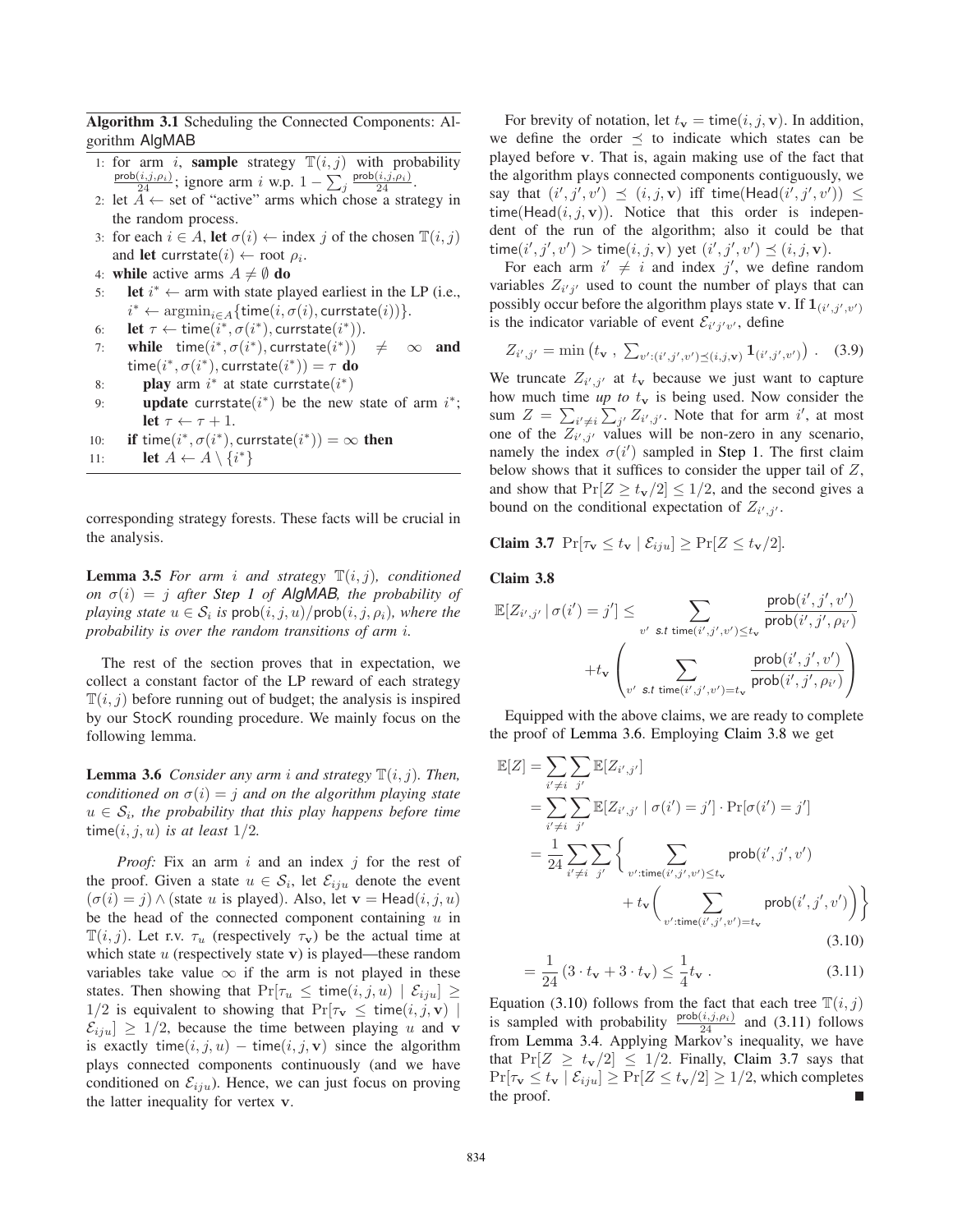**Theorem 3.9** *The reward obtained by the algorithm* Al $gMAB$  *is at least*  $\Omega$ (LPOpt).

*Proof:* The theorem follows by a simple linearity of expectation. Indeed, the expected reward obtained from any state  $u \in S_i$  is at least  $\sum_j \Pr[\sigma(i)] =$ j] Pr[state u is played  $\vert \sigma(i) = j \vert Pr[\tau_u \leq t_u \vert \mathcal{E}_{iju}] \cdot R_u \geq 0$  $\sum_j \frac{\mathsf{prob}(i,j,u)}{24}$  $\frac{(i,j,u)}{24}$   $\frac{1}{2}$   $\cdot$   $R_u$ . Here, we have used Lemmas 3.5 and 3.6 for the second and third probabilities. But now we can use Lemma 3.2 to infer that  $\sum_j \text{prob}(i, j, u) = \sum_t z_{u,t}$ ; Making this substitution and summing over all states  $u \in S_i$  and arms i completes the proof.

*Acknowledgments:* We thank Kamesh Munagala and Sudipto Guha for useful conversations.

#### **REFERENCES**

- [1] D. P. Bertsekas, *Dynamic programming and optimal control.*, 3rd ed. Athena Scientific, Belmont, MA, 2005.
- [2] D. Bertsimas and A. J. Mersereau, "A learning approach for interactive marketing to a customer segment," *Operations Research*, vol. 55, no. 6, pp. 1120–1135, 2007.
- [3] A. Bhalgat, A. Goel, and S. Khanna, "Improved approximation results for stochastic knapsack problems," in *SODA*, 2011.
- [4] J. R. Birge and F. Louveaux, *Introduction to stochastic programming*. Springer-Verlag, 1997.
- [5] D. Chakrabarti, R. Kumar, F. Radlinski, and E. Upfal, "Mortal multi-armed bandits," in *NIPS*, 2008, pp. 273–280.
- [6] S. Chawla and T. Roughgarden, "Single-source stochastic routing," in *Proceedings of APPROX*, 2006, pp. 82–94.
- [7] J. Coffman, E. G., L. Flatto, M. R. Garey, and R. R. Weber, "Minimizing expected makespans on uniform processor systems," *Adv. Appl. Prob.*, vol. 19, no. 1, pp. pp. 177–201, 1987.
- [8] B. C. Dean, "Approximation algorithms for stochastic scheduling problems," Ph.D. dissertation, MIT, 2005.
- [9] B. C. Dean, M. X. Goemans, and J. Vondrák, "Adaptivity and approximation for stochastic packing problems," in *SODA*, 2005, pp. 395–404.
- [10] ——, "Approximating the stochastic knapsack problem: The benefit of adaptivity," *Math. Oper. Res.*, vol. 33, no. 4, pp. 945–964, 2008.
- [11] V. F. Farias and R. Madan, "The irrevocable multiarmed bandit problem," *Oper. Res.*, vol. 59, no. 2, pp. 383–399, 2011.
- [12] J. C. Gittins, *Multi-armed bandit allocation indices*. John Wiley & Sons Ltd., 1989.
- [13] J. Gittins, K. Glazebrook, and R. Weber, *Multi-armed Bandit Allocation Indices*. Wiley Interscience, 2011.
- [14] A. Goel and P. Indyk, "Stochastic load balancing and related problems," in *FOCS*, 1999, pp. 579–586.
- [15] A. Goel, S. Khanna, and B. Null, "The ratio index for budgeted learning, with applications," in *SODA*, 2009, pp. 18–27.
- [16] S. Guha and K. Munagala, "Approximation algorithms for budgeted learning problems," in *STOC*, 2007, pp. 104–113, full version as *Sequential Design of Experiments via Linear Programming*, http://arxiv.org/abs/0805.2630v1.
- [17] ——, "Model-driven optimization using adaptive probes," in *SODA*, 2007, pp. 308–317, full version as *Adaptive Uncertainty Resolution in Bayesian Combinatorial Optimization Problems*, http://arxiv.org/abs/0812.1012v1.
- [18] ——, "Multi-armed bandits with metric switching costs," in *ICALP*, 2009, pp. 496–507.
- [19] S. Guha, K. Munagala, and M. Pal, "Iterated allocations with delayed feedback," *ArXiv*, vol. arxiv:abs/1011.1161, 2011.
- [20] S. Guha, K. Munagala, and P. Shi, "On index policies for restless bandit problems," *CoRR*, vol. abs/0711.3861, 2007, http://arxiv.org/abs/0711.3861. Full version of *Approximation algorithms for partial-information based stochastic control with Markovian rewards* (FOCS'07), and *Approximation algorithms for restless bandit problems*, (SODA'09).
- [21] A. Gupta, R. Krishnaswamy, M. Molinaro, and R. Ravi, "Approximation algorithms for correlated knapsacks and nonmartingale bandits," *CoRR*, vol. abs/1102.3749, 2011.
- [22] J. Kleinberg, Y. Rabani, and É. Tardos, "Allocating bandwidth" for bursty connections," *SIAM J. Comput.*, vol. 30, no. 1, pp. 191–217, 2000.
- [23] A. J. Kleywegt and J. D. Papastavrou, "The dynamic and stochastic knapsack problem with random sized items," *Oper. Res.*, vol. 49, pp. 26–41, January 2001.
- [24] R. H. Möhring, A. S. Schulz, and M. Uetz, "Approximation in stochastic scheduling: the power of lp-based priority policies," *JACM*, vol. 46, no. 6, pp. 924–942, 1999.
- [25] M. Pinedo, *Scheduling: Theory, Algorithms, and Systems*. Prentice Hall, 1995.
- [26] H. Robbins, "Some aspects of the sequential design of experiments," *Bull. AMS*, vol. 58, no. 5, pp. 527–535, 1952.
- [27] M. Skutella and M. Uetz, "Scheduling precedenceconstrained jobs with stochastic processing times on parallel machines," in *SODA*, 2001, pp. 589–590.

#### APPENDIX

## *1. Badness Due to Cancellations*

We first observe that the LP relaxation for the StocK problem used in [10] has a large integrality gap in the model where cancellations are allowed, *even when the rewards are fixed for any item*. This was also noted in [8]. Consider the following example: there are  $n$  items, every item instantiates to a size of 1 with probability 0.5 or a size of  $n/2$  with probability 0.5, and its reward is always 1. Let the total size of the knapsack be  $B = n$ . For such an instance, a good solution would cancel any item that does not terminate at size 1; this way, it can collect a reward of at least  $n/2$  in expectation, because an average of  $n/2$  items will instantiate with a size 1 and these will all contribute to the reward. On the other hand, the LP from [10] has value  $O(1)$ , since the mean size of any item is at least  $n/4$ . In fact, any strategy that does not cancel items will also accrue only  $O(1)$  reward.

#### *2. Badness Due to Correlated Rewards*

Consider the following example: there are  $n$  items, every item instantiates to a size of 1 with probability  $1-1/n$  or a size of *n* with probability  $1/n$ , and its reward is 1 only if its size is n, and 0 otherwise, and the knapsack size is  $B = n$ .